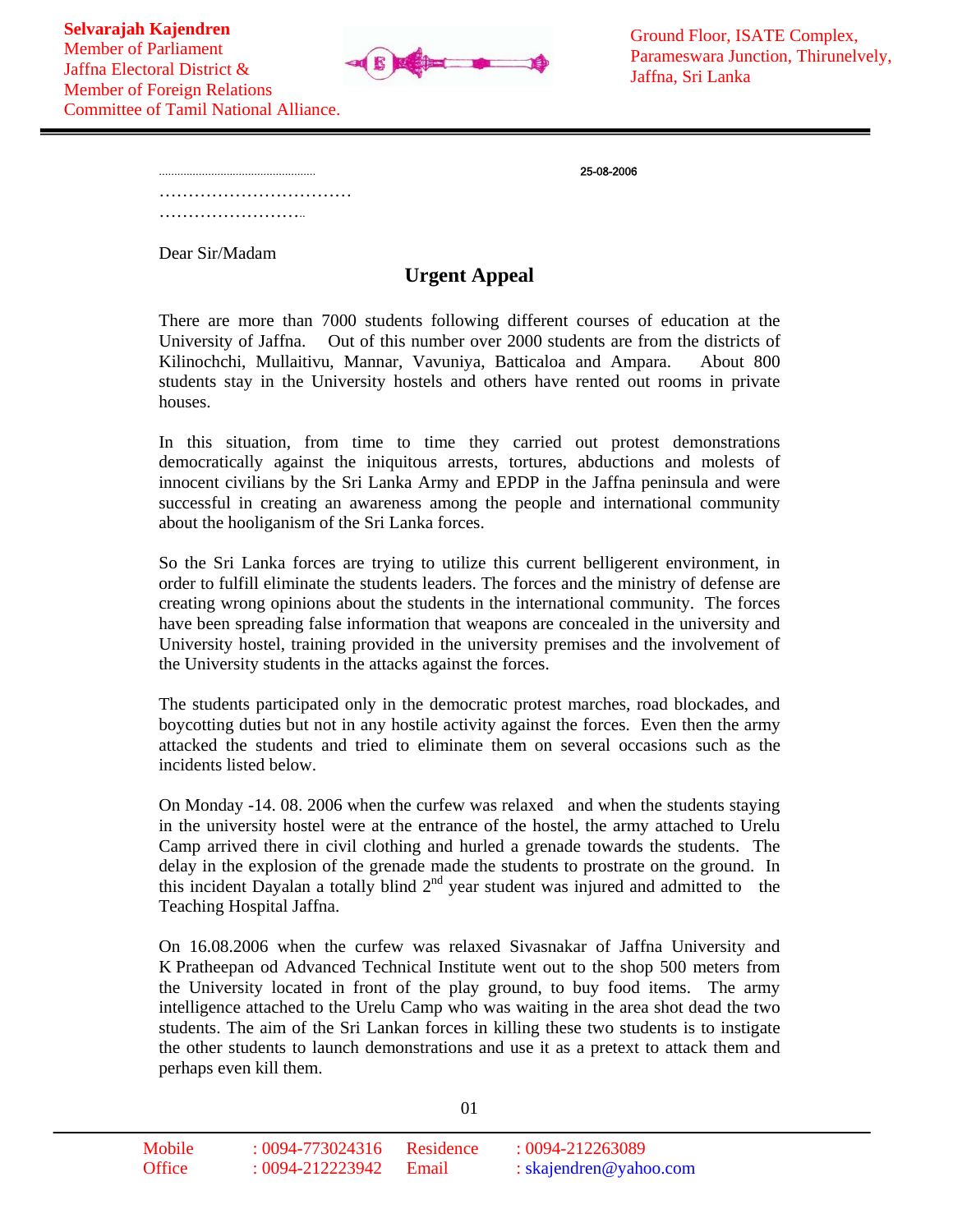

The Vice Chancellor of the University of Jaffna, Prof.A.Kumaravadival, and Additional District Judge for Jaffna, Mrs. Srinithy Nanthasegaran, were notified of the dangers facing the students. They together with the Government Agent for Jaffna, Mr.K.Ganesh contacted the army, informed them that the students are innocent and requested the forces to cease the severities imposed on the students and district army commanders to ensure their protection.

In return the army stated that the weapons are concealed in the university, and students are being trained with a plan to attack the forces. The Additional District Judge, Vice Chancellor, and the Government Agent discussed the allegations of the army and explained that the students are innocent and do not possess any weapon. But as the suspicion of the army could not be cleared, the army said that the university should be checked. Hence the Additional District Judge granted permission and the Vice Chancellor too consented to the request of the army. In such a situation on Friday – 18.08.2006, around 3,000 soldiers encircled the Jaffna University including the hostels and informed the Vice Chancellor. They told the Vice Chancellor that they wanted to check the university, requested him to be present, and so he also went with them. All the rooms of the university Students' hostels were rummaged and the students were severely intimidated.

The army entered into the hostel on the cover of checking. They had taken the photographs of all the 110 students present at that time and had also taken video. They had noted down their details such as names, addresses, and family particulars.

They are presently trying to search and arrest all the presidents, secretaries, and treasures along with the committee member of all the five student unions of the five faculties. As only a few of them were in the hostel, the army assaulted and scolded them in filthy language.

This is a violation of the fundamental nights and silencing the democratic voice of students. During the checking several students were brutally attacked and some students walking on the staircase were pushed down the stairs by the army.

Possessions of the students such as cash, walkman Radio, several mobile phones, , one phone worth over Rs  $86000/$  were stolen by the army from their hostel rooms. They were warned that they would be killed, if they lodged a complaint with anyone.

While the checking was taking place the President of the University Students' Union was in his Office room. The forces arrested the Union President and severely assaulted him. When this incident was going on, the Vice Chancellor was in the Students' Hostel. The army took him to the students' complex, told him that they had arrested a person and showed him to the Vice Chancellor.

02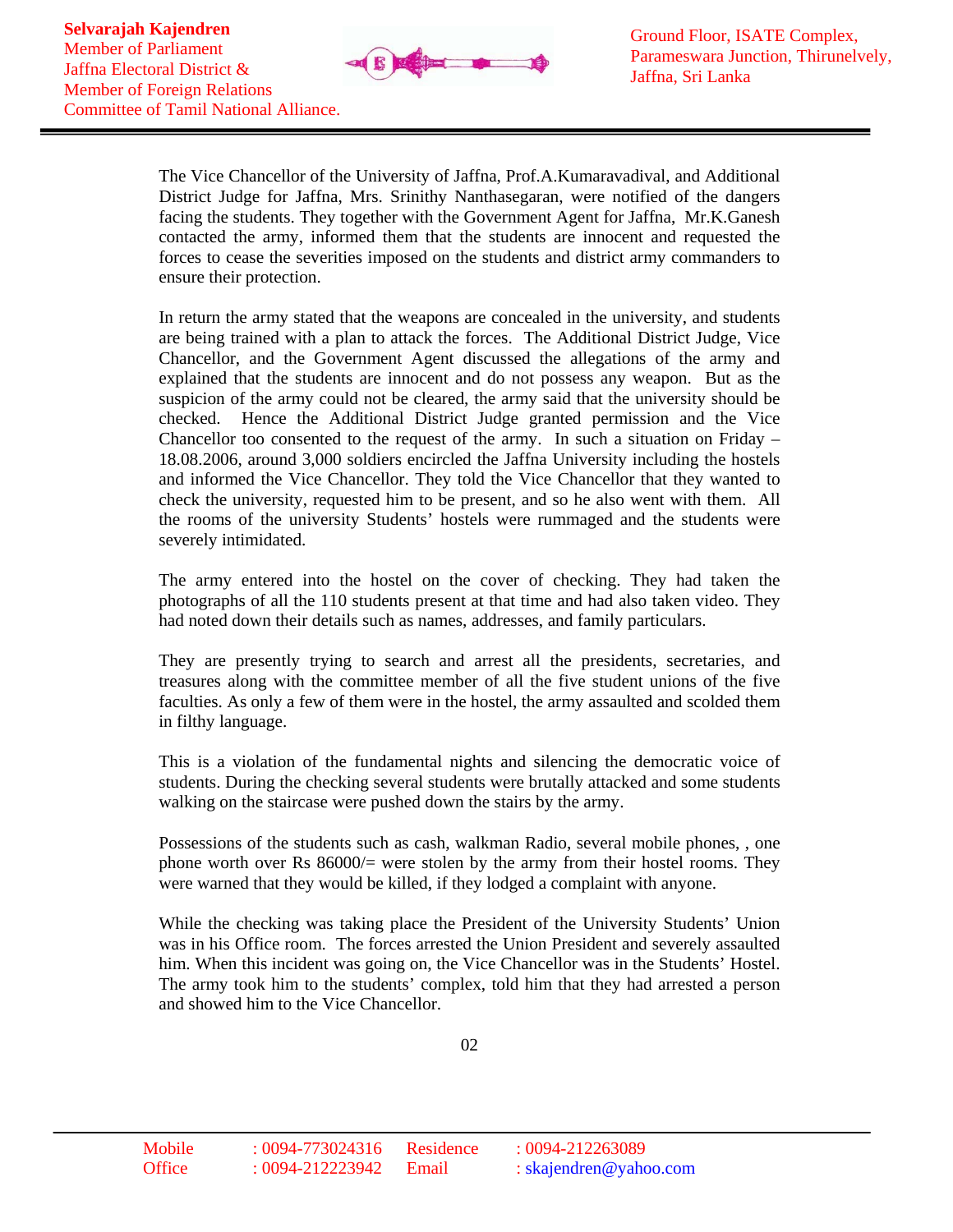

When he looked at the arrested person, Vice Chancellor told that he knew him well; he is the new President of the University Students' Union – Mr. S. Pakeerathan of the Arts Faculty, 3<sup>rd</sup> Year.

The soldiers, who did not accept the opinion of the Vice Chancellor, arrested the Union President Sivarajah Pakeerathan and handed him over to the police. They showed some documents to have been taken from the Students' Union office room. These documents were in fact put there by the soldiers themselves to create the evidence to justify his arrest.

When the army carried the search they did not bring to the notice of the vice chancellor that they have found any bomb. If the army had found any bomb, they should have shown those bombs to the vice chancellor or to others who were in the University. But the army had failed to do this.

The army has since then been making propaganda through the government and military media that they recovered 15 bombs from the Jaffna University.

At the same time, Sri Lanka forces had demolished the monument erected by the students in the memory of the fallen heros who studied in the University and later joined the liberation struggle and sacrificed their lives. The monument put up with a cost of several million demolished by the army has enraged not only the students but also the Vice-chancellor, University professors, lectures, employees and others including the government agent, government officers and the public.

The Tamil National Alliance vehemently condemns this barbarous immoral behavior of the Sri Lanka forces. On Sunday 20.08.2006 Vice-chancellor Prof.A.Kumaravadivel briefing the media, denied the government media report that bombs had been recovered from the University and said that the press release was based on false information.

Again on the same day afternoon when curfew was in force, the forces with heavy vehicles and weapons surrounded the University premises without the permission of the Judge or Vice Chancellor and on the pretext of a search, caused tension among the students. The army stayed there till 8:00 pm.

The government of Sri Lanka removed the proscription on Liberation Tigers on signing the peace accord. There after it is legal to have the photographs of the Leader of Liberation Tigers V.Pirapakaran and of the fallen heroes in the houses or offices.

In such a circumstance the Sinhala Army showed the photographs of the LTTE Leader V.Pirapakaran and the fallen heroes to the media to mislead the international community that the University Students Union office is an office of the Liberation Tigers of Tamil Elam.

03